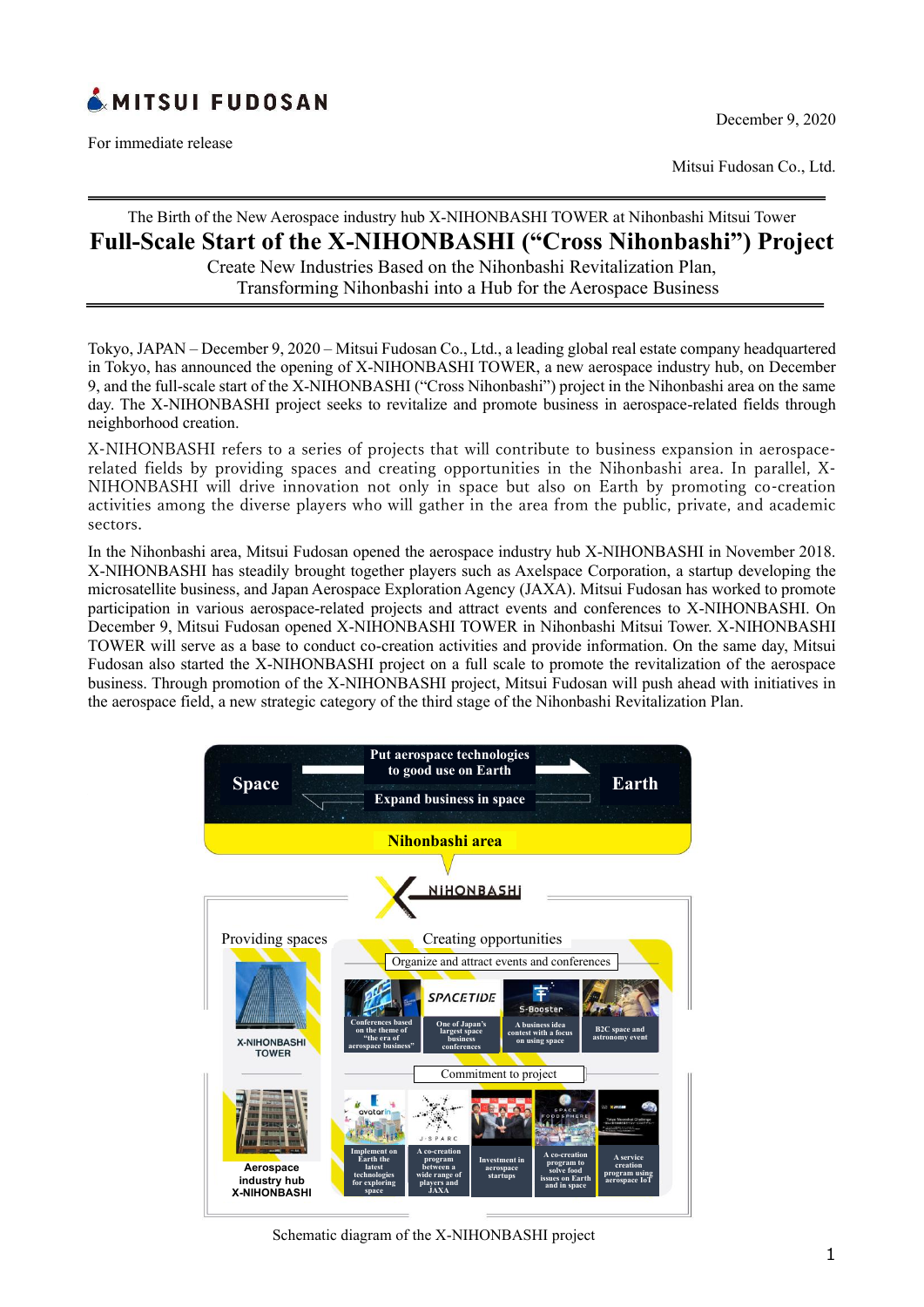## **■ Mitsui Fudosan Promotes the Aerospace Industry Through the Nihonbashi Neighborhood Creation Project**

In accordance with VISION 2025, the Group's long-term vision, Mitsui Fudosan aims to successfully establish a sustainable society through the creation of neighborhoods, thereby solving various social issues.

The aerospace field covers an expansive range of areas. The field encompasses not only research and projects aimed at ensuring the sustainability of the whole Earth using satellite data, and aerospace-related projects such as deep space exploration that expand new horizons for humankind, but also various technology fields such as robotics and biotechnology that are created in the process. There are strong expectations that the solutions created through the development of those technologies will help to solve issues facing all of humankind.

Clearly, the aerospace field is a growth industry. At the same time, the aerospace-related fields are industries that will comprehensively help to solve issues for humankind as a whole and its sustainability. Mitsui Fudosan seeks to drive innovation in these aerospace-related fields from its hub in Nihonbashi, which is Mitsui Fudosan's core neighborhood creation project. In Nihonbashi, where the spirit of cooperation has long taken root, Mitsui Fudosan will start the X-NIHONBASHI project on a full scale and contribute to co-creation activities among various players.

## **■ Aerospace: A New Strategic Category for Industry Creation in the Nihonbashi Revitalization Plan**

In 2016, Mitsui Fudosan started the Nihonbashi Life Science Innovation Promotion Project, as part of industry creation efforts set forth in the Nihonbashi Revitalization Plan. With this project, Mitsui Fudosan has been working to energize life science innovation through neighborhood creation in Nihonbashi. This has been done by continuously providing both places (hard aspects) and opportunities (soft aspects), and helping to foster domestic and international cooperation and collaboration between the public, private and academic sectors.

Through these activities, collaboration has been fostered among players who have gathered in the Nihonbashi area from diverse technology fields, spanning life science and many other areas. To further expand this collaboration, Mitsui Fudosan has identified the aerospace field as a new strategic category of "A Focus on Tomorrow's Innovative Industries," a priority initiative of the third stage of the Nihonbashi Revitalization Plan announced in 2019. The aerospace field was selected as a new strategic category because it has a broad range of peripheral fields and will contribute to the solution of issues on a global scale.

# **■ Overview of X-NIHONBASHI**

With X-NIHONBASHI, Mitsui Fudosan will advance the project on the two fronts of (1) providing places and (2) creating opportunities, primarily in the Nihonbashi area.

(1) Providing places

Mitsui Fudosan will attract players and projects in the public, private and academic sectors in aerospace-related fields to the Nihonbashi area, by establishing workplaces such as offices and shared facilities such as conference spaces and studios.

(2) Creating opportunities

Mitsui Fudosan will facilitate exchanges between gathered players, support the provision of information, and implement co-creation activities, with efforts including participating in projects and making investments, in addition to organizing and attracting conferences and events.

Looking ahead, Mitsui Fudosan plans to accelerate the project further by increasing the variety of places it provides, opportunities for holding diverse events and providing information, and co-creation projects.



At a business event At a space and astronomy event At a conference At a conference for the general public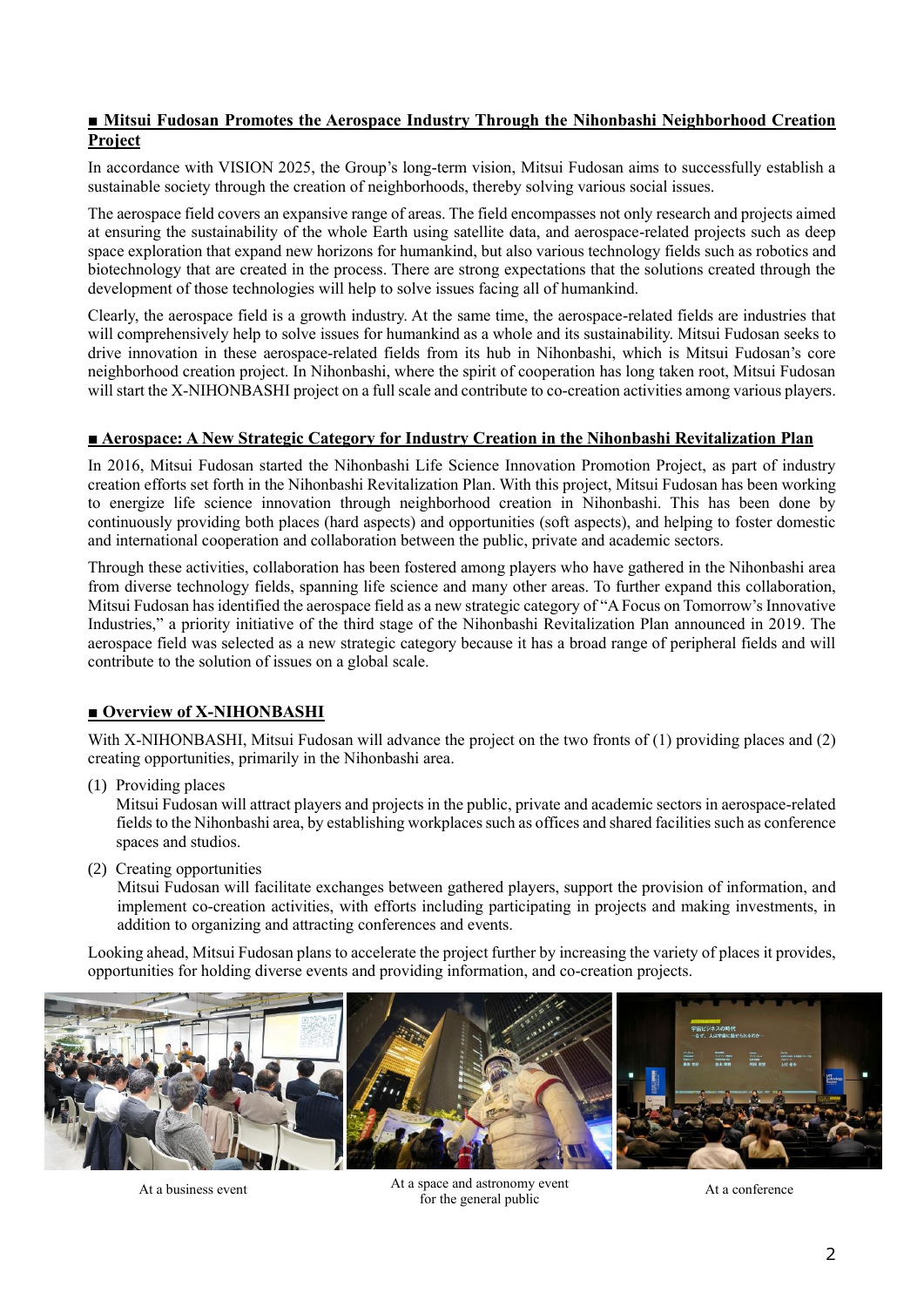# **■ Examples of Aerospace-related Activities in Nihonbashi**

1. Providing places

1) X-NIHONBASHI TOWER (newly opened)

Location: 7F, Nihonbashi Mitsui Tower, 1-1 Nihonbashi-Muromachi 2-chome, Chuo-ku, Tokyo

- Period: From December 2020
- Outline: X-NIHONBASHI TOWER was opened on December 9, 2020. X-NIHONBASHI TOWER has offices, a conference and co-working space that can accommodate up to around 150 people, and a studio fitted with online streaming equipment. In addition, the aerospace startup ispace, inc. has a mission control center for moon exploration in the facility.



Entrance

Main lobby





Meeting room

## 2) Aerospace industry hub X-NIHONBASHI

Location: 7F, Fukushima Building, 1-5 Nihonbashi-Muromachi 3-chome, Chuo-ku, Tokyo

Period: From November 2018

Outline: The aerospace industry hub X-NIHONBASHI was opened as part of a space innovation partnership with JAXA (J-SPARC: JAXA Space Innovation through Partnership and Co-creation). X-NIHONBASHI is tenanted by aerospace business players, such as aerospace startups. More than 200 events and conferences are held annually at X-NIHONBASHI.



Conference space Entrance Entrance Business events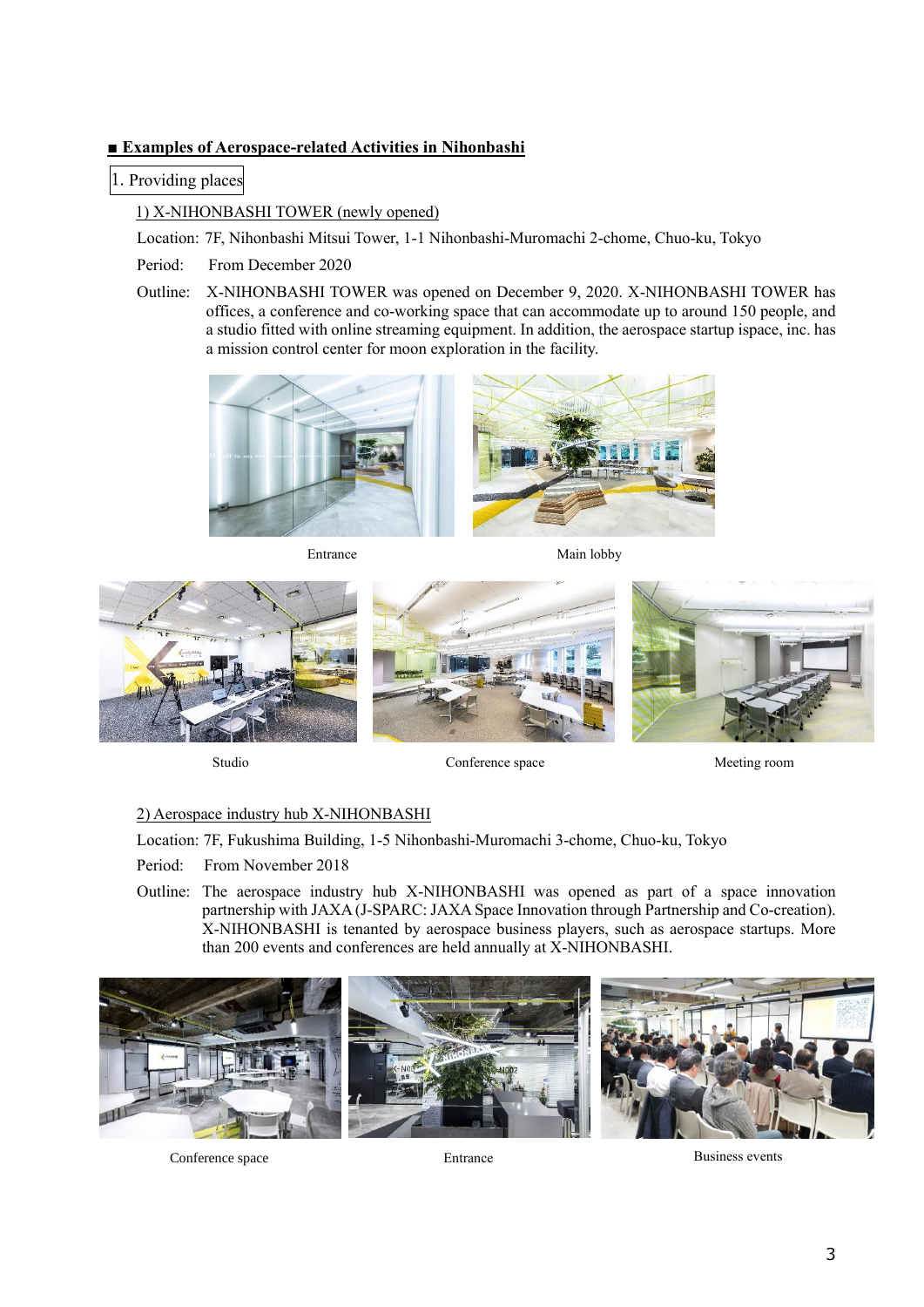## 2. Creating opportunities

### (1) Business events

1) Founding Symposium of The Japan Society for Aeronautical and Space Sciences

Mitsui Fudosan's role: Cooperation

Location: X-NIHONBASHI TOWER

Period: 2020 年 12 月 11 日

Outline: In collaboration with the Japan Society for Aeronautical and Space Sciences, Mitsui Fudosan is promoting collaboration between academia and business based on the theme of co-creation in the aerospace business. The kick-off event will be held at X-NIHONBASHI TOWER on December 11. In addition, Mitsui Fudosan will continuously promote activities through participation in the Aeronautics Business Co-Creation Committee, which has been newly set up within the Japan Society for Aeronautical and Space Sciences.

### 2) PACETIDE YEAR-END

Mitsui Fudosan's role: Partner

Location: Muromachi Mitsui Hall & Conference, X-NIHONBASHI TOWER (Studio)

- Period: From December 4, 2020 to December 9, 2020
- Outline: Mitsui Fudosan has attracted the year-end event of SPACETIDE, one of Japan's largest space business conferences, to the Nihonbashi area. The event's main conference is held at Muromachi Mitsui Hall & Conference, while some online content is streamed from the X-NIHONBASHI TOWER studio. This event has been held in Nihonbashi for three consecutive years since 2018.
- (2) Town events for the general public

1) SORA FES TOKYO NIHONBASHI

Mitsui Fudosan's role: Special sponsorship

Location: Fukutoku Garden and other venues

- Period: From November 7, 2020 to November 8, 2020
- Outline: SORAFES is a B2C space and astronomy event originating in Kyoto and brought to Nihonbashi. Since 2019, SORAFES has been held as an outdoor event based on the themes of the cosmos and starlit sky. It is held as an area-wide event with the cooperation of Fukutoku Garden, Naka Dori Street and Coredo Muromachi. SORAFES has been held in Nihonbashi twice following last year's event.

#### 2) NIHONBASHI THE SPACE

Mitsui Fudosan's role: Organizer

Location: Nihonbashi Muromachi area (COREDO Muromachi Terrace Oyane Hiroba (large, covered terrace) and other venues)

Period: From November 25, 2020 to January 17, 2021

Outline: NIHONBASHI THE SPACE is an art and entertainment event based on the theme of aerospace. The event features extensive content designed to familiarize people with aerospace, such as illumination art linked with shooting stars, talk sessions with aerospace professionals and exhibition events for satellite and rocket mock-ups.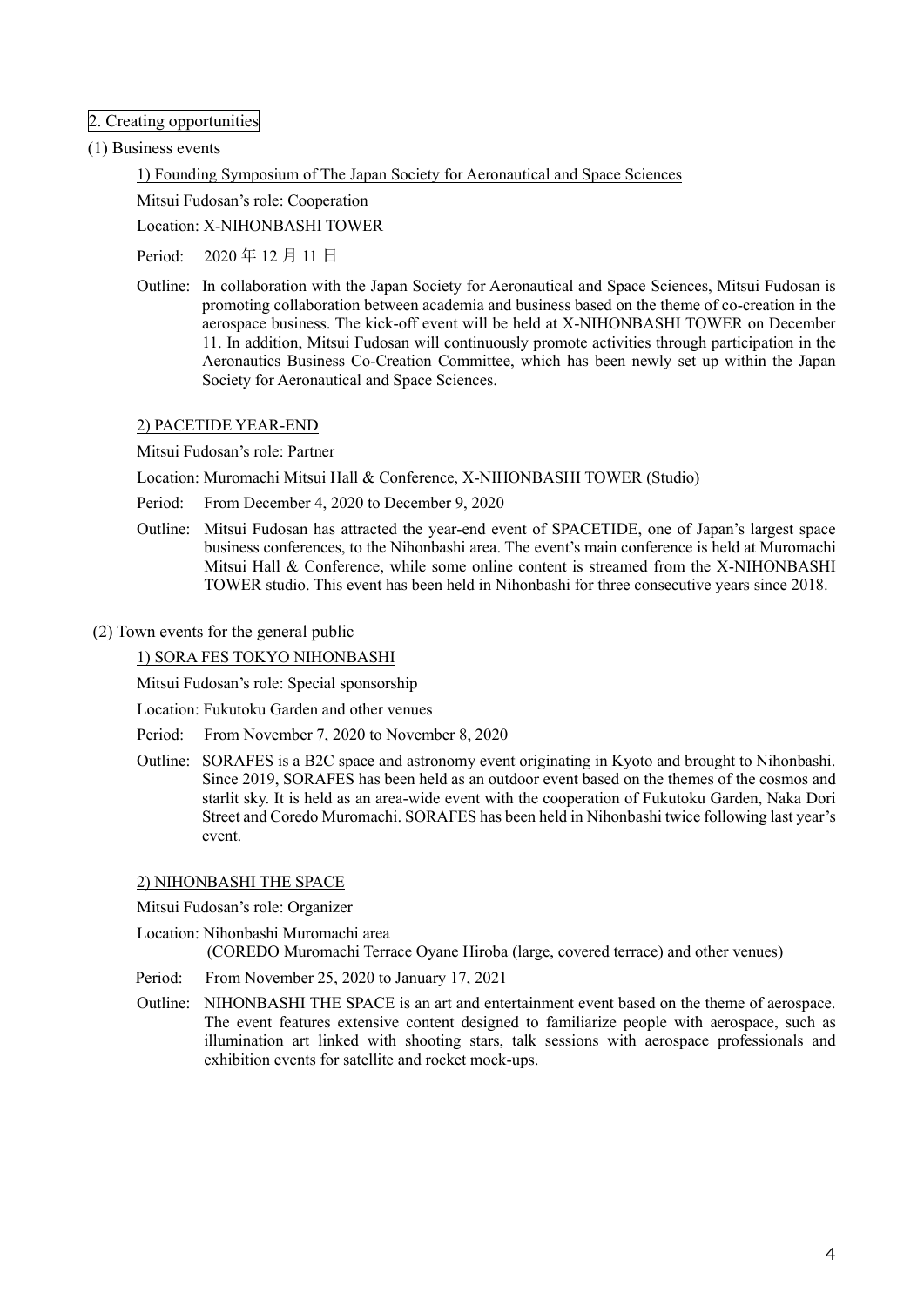#### (3) Business programs

#### 1) Tokyo Moonshot Challenge

Mitsui Fudosan's role: Cooperation

Location: Aerospace industry hub X-NIHONBASHI and other venues

- Period: From August, 2019
- Outline: Mitsui Fudosan participates in Tokyo Moonshot Challenge, a service creation program using aerospace IoT. The program is co-hosted by Cisco Systems G.K. and Keio University Graduate School of System Design and Management and supported by Japan Aerospace Exploration Agency (JAXA). Tokyo Moonshot Challenge will be undertaken with the Nihonbashi area as the testing field.
- (4) Participation in consortiums

### 1) SPACE FOODSPHERE

Mitsui Fudosan's role: Participation

Location: Aerospace industry hub X-NIHONBASHI and other venues

- Period: From April, 2020
- Outline: Mitsui Fudosan has been participating in SPACE FOODSPHERE, a co-creation program to solve food issues on Earth and in space, as an initial member. As a program member, Mitsui Fudosan is responsible for building food-related spaces, in addition to providing a base for activities and supplying information.

### 2) Space Port Japan

Mitsui Fudosan's role: Participation

Location: Aerospace industry hub X-NIHONBASHI and other venues

- Period: From November, 2018
- Outline: Mitsui Fudosan joined the Space Port Japan Association (SPJ) as an initial member. SPJ aims to open spaceports in Japan and make the country an Asian hub for the space travel business. SPJ is located in the aerospace industry hub X-NIHONBASHI.
- (5) Support and investment in aerospace ventures

1) Investment in Axelspace Corporation

Mitsui Fudosan's role: Investment

Outline: Mitsui Fudosan invests in Axelspace Corporation through a corporate venture capital (CVC) entity. Headquartered in the Nihonbashi area, Axelspace Corporation is a startup that conducts an aerospace business using microsatellites.

\*CVC: 31VENTURES is a business entity that conducts co-creation activities with startups by providing support centered on investment, office space and community, for the purpose of strengthening Mitsui Fudosan's core businesses and developing new businesses.